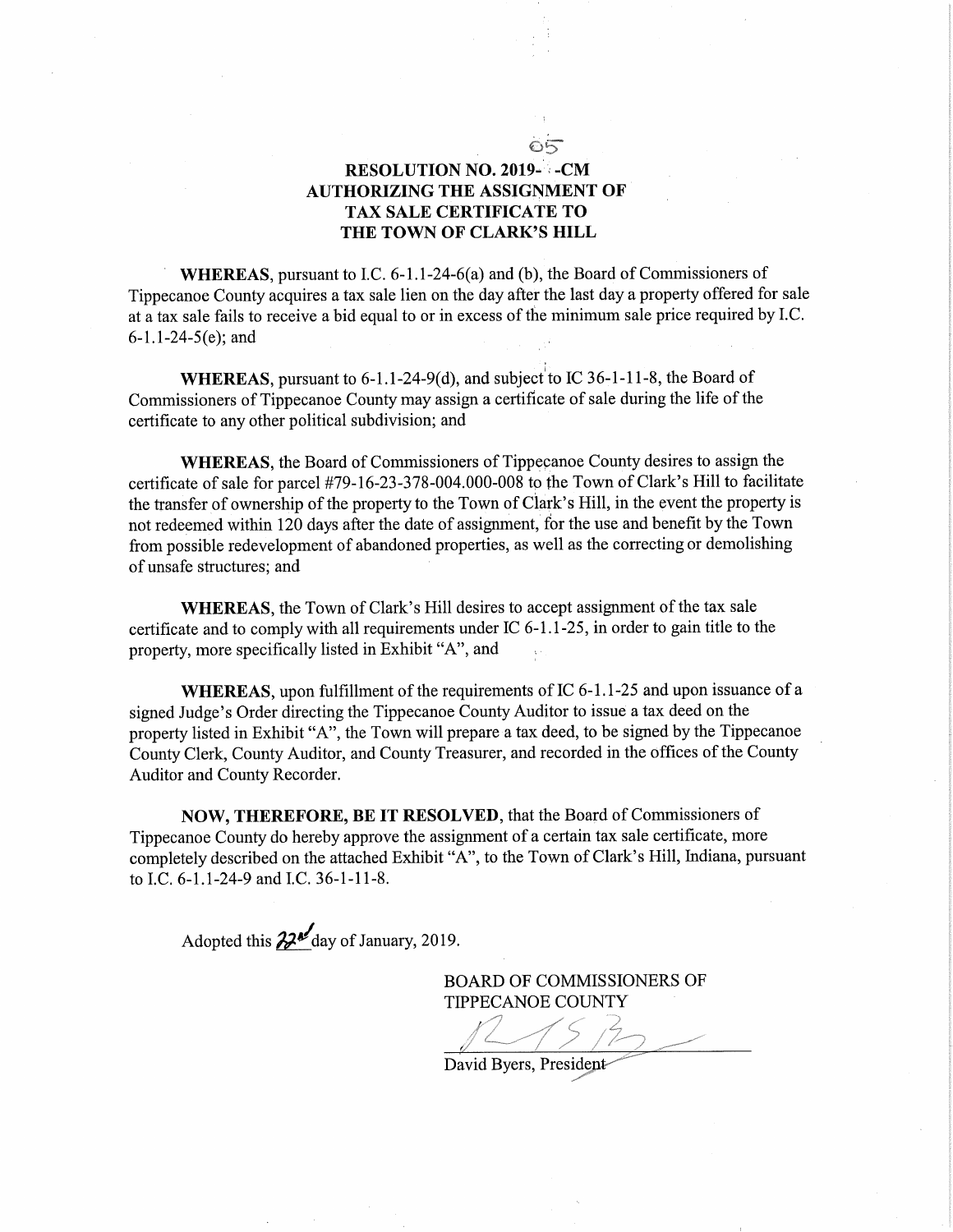Tracy Brown, Vice-President  $^{\prime}\mathcal{O}_{\mathcal{N}}$ سيسمد Thomas Murtaugh, Member

ATTEST: Bob Plantenga, Auditor of Tippecanoe County